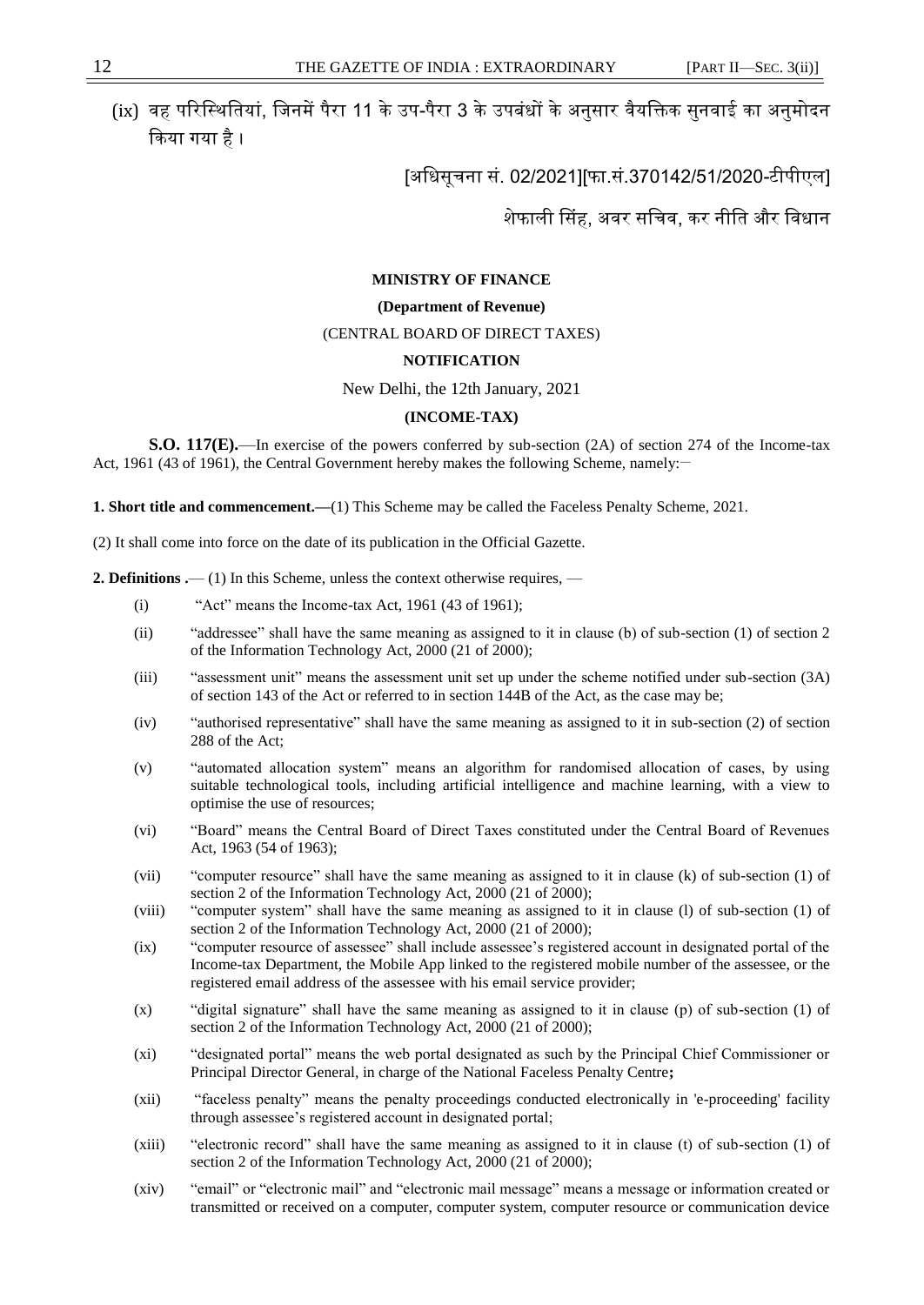including attachments in text, image, audio, video and any other electronic record, which may be transmitted with the message.;

- (xv) "hash function" and "hash result" shall have the same meaning as assigned to them in the *Explanation* to sub-section (2) of section 3 of the Information Technology Act, 2000 (21 of 2000);
- (xvi) "Mobile app" shall mean the application software of the Income-tax Department developed for mobile devices which is downloaded and installed on the registered mobile number of the assessee;
- (xvii) "National Faceless Assessment Centre" shall mean the National e-Assessment Centre set up under the scheme notified under sub-section (3A) of section 143 of the Act or the National Faceless Assessment Centre referred to in section 144B of the Act, as the case may be;
- (xviii) "originator" shall have the same meaning as assigned to it in clause (za) of sub-section (1) of section 2 of the Information Technology Act, 2000 (21 of 2000);
- (xix) "penalty" means the penalty imposable under the Act;
- (xx) "real time alert" means any communication sent to the assessee, by way of Short Messaging Service on his registered mobile number, or by way of update on his Mobile App, or by way of an email at his registered email address, so as to alert him regarding delivery of an electronic communication;
- (xxi) "Regional Faceless Assessment Centre" shall mean the Regional e-Assessment Centre set up under the scheme notified under sub-section (3A) of section 143 of the Act or the Regional Faceless Assessment Centre referred to in section 144B of the Act, as the case may be;
- (xxii) "registered account" of the assessee means the electronic filing account registered by the assessee in the designated portal;
- (xxiii) "registered e-mail address" means the e-mail address at which an electronic communication may be delivered or transmitted to the addressee, including-
	- (a) the email address available in the electronic filing account of the addressee registered in the designated portal; or
	- (b) the e-mail address available in the last income-tax return furnished by the addressee; or
	- (c) the e-mail address available in the Permanent Account Number database relating to the addressee; or
	- (d) in the case of addressee being an individual who possesses the Aadhaar number, the e-mail address of addressee available in the database of Unique Identification Authority of India ;or
	- (e) in the case of addressee being a company, the e-mail address of the company as available on the official website of Ministry of Corporate Affairs; or
	- (f) any e-mail address made available by the addressee to the income-tax authority or any person authorised by such authority;
- (xxiv) "registered mobile number" of the assessee means the mobile number of the assessee, or his authorised representative, appearing in the user profile of the electronic filing account registered by the assessee in the designated portal;
- (xxv) "review unit" means the review unit set up under the scheme notified under sub-section (3A) of section 143 of the Act or referred to in section 144B of the Act, as the case may be;
- (xxvi) "Rules" means the Income-tax Rules, 1962;
- (xxvii) "technical unit" means the technical unit set up under the scheme notified under sub-section (3A) of section 143 of the Act or referred to in section 144B of the Act, as the case may be;
- (xxviii) "verification unit" means the verification unit set up under the scheme notified under sub-section (3A) of section 143 of the Act or referred to in section 144B of the Act, as the case may be;
- (xxix) "video conferencing or video telephony" means the technological solutions for the reception and transmission of [audio](https://en.wikipedia.org/wiki/Audio_signal)[-video](https://en.wikipedia.org/wiki/Video) signals by users at different locations, for communication between people in real-time.

(2) Words and expressions used herein and not defined but defined in the Act shall have the meaning respectively assigned to them in the Act.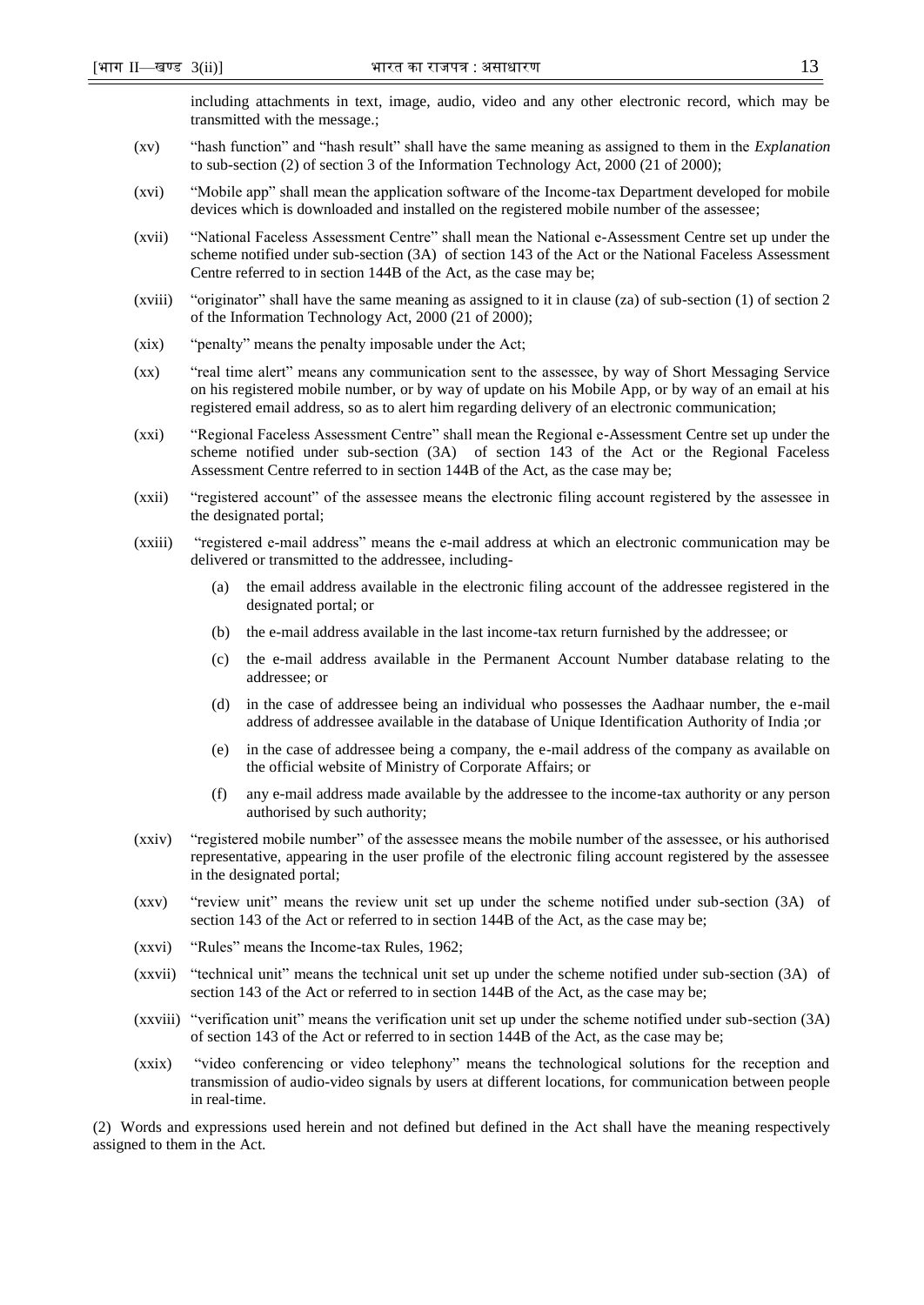**3. Scope of the Scheme**.–– The penalty under this Scheme shall be imposed in respect of such territorial area, or persons or class of persons, or income or class of income or cases or class of cases, or penalties or class of penalties as may be specified by the Board.

**4. Faceless Penalty Centres.–**(1) For the purposes of this Scheme, the Board may set up —

- (i)a National Faceless Penalty Centre to facilitate the conduct of faceless penalty proceedings in a centralised manner and vest it with the jurisdiction to impose penalty in accordance with the provisions of this Scheme;
- (ii) Regional Faceless Penalty Centres, as it may deem necessary, to facilitate the conduct of faceless penalty proceedings, which shall be vested with the jurisdiction to impose penalty in accordance with the provisions of this Scheme;
- (iii) penalty units, as it may deem necessary, to facilitate the conduct of faceless penalty proceedings, to perform the function of drafting penalty orders, which includes identification of points or issues for imposition of penalty under the Act, seeking information or clarification on points or issues so identified, providing opportunity of being heard to the assessee or any other person, analysis of the material furnished by the assessee or any other person, and such other functions as may be required for the purposes of imposing penalty;
- (iv) penalty review units, as it may deem necessary, to facilitate the conduct of faceless penalty proceedings, to perform the functions of review of draft penalty order, which includes checking whether the relevant material evidence has been brought on record, whether the relevant points of fact and law have been duly incorporated in the draft order, whether the issues on which penalty is to be imposed have been discussed in the draft order, whether the applicable judicial decisions have been considered and dealt with in the draft order, checking arithmetical correctness of computation of penalty, if any, and such other functions as may be required for the purposes of review,

and specify their respective jurisdiction.

(2) All communication among the penalty unit and penalty review unit or with the assessee or any other person, as the case may be, or any income-tax authority or the National Faceless Assessment Centre, with respect to the information or documents or evidence or any other details as may be necessary for the purposes of imposing penalty under this Scheme, shall be through the National Faceless Penalty Centre.

(3) The penalty unit and the penalty review unit shall have the following authorities, namely:–

- (a) Additional Commissioner or Additional Director or Joint Commissioner or Joint Director, as the case may be;
- (b) Deputy Commissioner or Deputy Director or Assistant Commissioner or Assistant Director, or Incometax Officer, as the case may be;
- (c) such other income-tax authority, ministerial staff, executive or consultant, as may be considered necessary by the Board.

(4) The Board for the purposes of this Scheme shall, until the date on which the National Faceless Penalty Centre or the Regional Faceless Penalty Centres, the penalty units or the penalty review units are set up, direct the National Faceless Assessment Centre, Regional Faceless Assessment Centre, assessment unit and review unit to also act as the National Faceless Penalty Centre, Regional Faceless Penalty Centre, the penalty unit and the penalty review unit, respectively.

- **5. Procedure in penalty.**——(1) The penalty in a case referred to in paragraph 3 shall be levied under this Scheme as per the following procedure, namely:
	- (i) where any income-tax authority or the National Faceless Assessment Centre has, in a case,—
		- (a) initiated penalty proceedings and issued a show-cause notice for imposition of penalty; or (b) recommended initiation of penalty proceedings,

it shall refer such case, in the form specified in clause (viii) of paragraph 12, to the National Faceless Penalty Centre;

(ii) the National Faceless Penalty Centre shall in a case, where reference has been received as per clause (i), assign such case to a specific penalty unit in any one of the Regional Faceless Penalty Centres through an automated allocation system;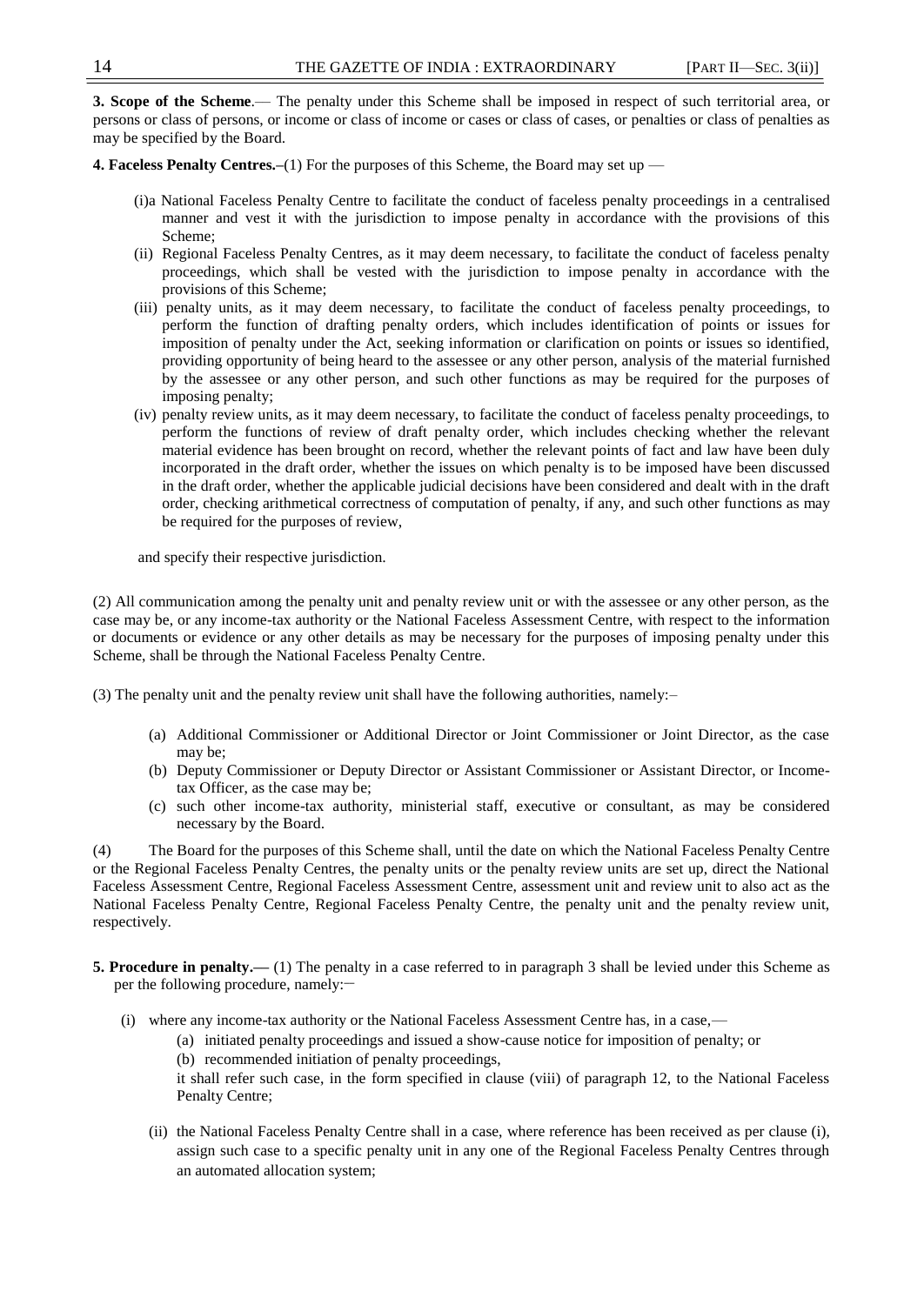- (iii) where in a case assigned to a penalty unit, initiation of penalty proceedings has been recommended, such unit, after examination of the material available on record, may decide to,-
	- (a) agree with the recommendation and prepare a draft notice calling upon the assessee or any other person, as the case may be, to show cause as to why penalty should not be levied under the relevant provisions of the Act; or
	- (b) disagree with the recommendation, for reasons to be recorded in writing,

and send such draft notice or the reasons, as the case may be, to the National Faceless Penalty Centre;

- (iv) the National Faceless Penalty Centre shall upon receipt of the draft notice or reasons referred to in clause (iii) from the penalty unit,—
	- (a) serve the show-cause notice, as per the draft referred to in sub-clause (a) of clause (iii), upon the assessee or any other person, as the case may be, specifying the date and time for filing a response; or
	- (b) not initiate penalty in cases referred to in sub-clause (b) of clause (iii);
- (v) where in the case assigned to a penalty unit, penalty proceedings are already initiated, such unit shall prepare a draft notice calling upon the assessee or any other person, as the case may be, to show cause as to why penalty should not be levied under the relevant provisions of the Act and send such notice to the National Faceless Penalty Centre;
- (vi) the National Faceless Penalty Centre shall serve the show-cause notice, as per draft referred to in clause (v), upon the assessee or any other person, as the case may be, specifying the date and time for filing a response;
- (vii) the assessee or any other person, as the case may be, shall file a response to the show-cause notice, referred to in sub-clause (a) of clause (iv) or in clause (vi), within the date and time specified therein, or such extended date and time as may be allowed on the basis of an application made in this behalf, with the National Faceless Penalty Centre;
- (viii) where response is filed by the assessee or any other person, as the case may be, the National Faceless Penalty Centre shall send such response to the penalty unit, and where no such response is filed, inform the penalty unit;
- (ix) the penalty unit may make a request to the National Faceless Penalty Centre for,
	- (a) obtaining further information, documents or evidence from any income-tax authority or the National Faceless Assessment Centre; or
	- (b) obtaining further information, documents or evidence from the assessee or any other person; or
	- (c) seeking technical assistance or conducting verification;
- (x) the National Faceless Penalty Centre shall, upon receipt of request, referred to in sub-clauses (a) or (b) of clause (ix), issue appropriate notice or requisition to the income-tax authority or the National Faceless Assessment Centre or the assessee or any other person, as the case may be, to submit such information, documents or evidence, as may be specified by the penalty unit, specifying the date and time for furnishing a response;
- (xi) the income-tax authority or the National Faceless Assessment Centre or the assessee or any other person, as the case may be, shall furnish a response to the notice or requisition, as referred to in clause (x), within the date and time specified therein, or such extended date and time as may be allowed on the basis of an application made in this behalf, to the National Faceless Penalty Centre;
- (xii) where a request for conducting of certain enquiry or verification or seeking technical assistance has been made by the penalty unit, the National Faceless Penalty Unit shall send such request to the National Faceless Assessment Centre specifying a date and time for submitting a report;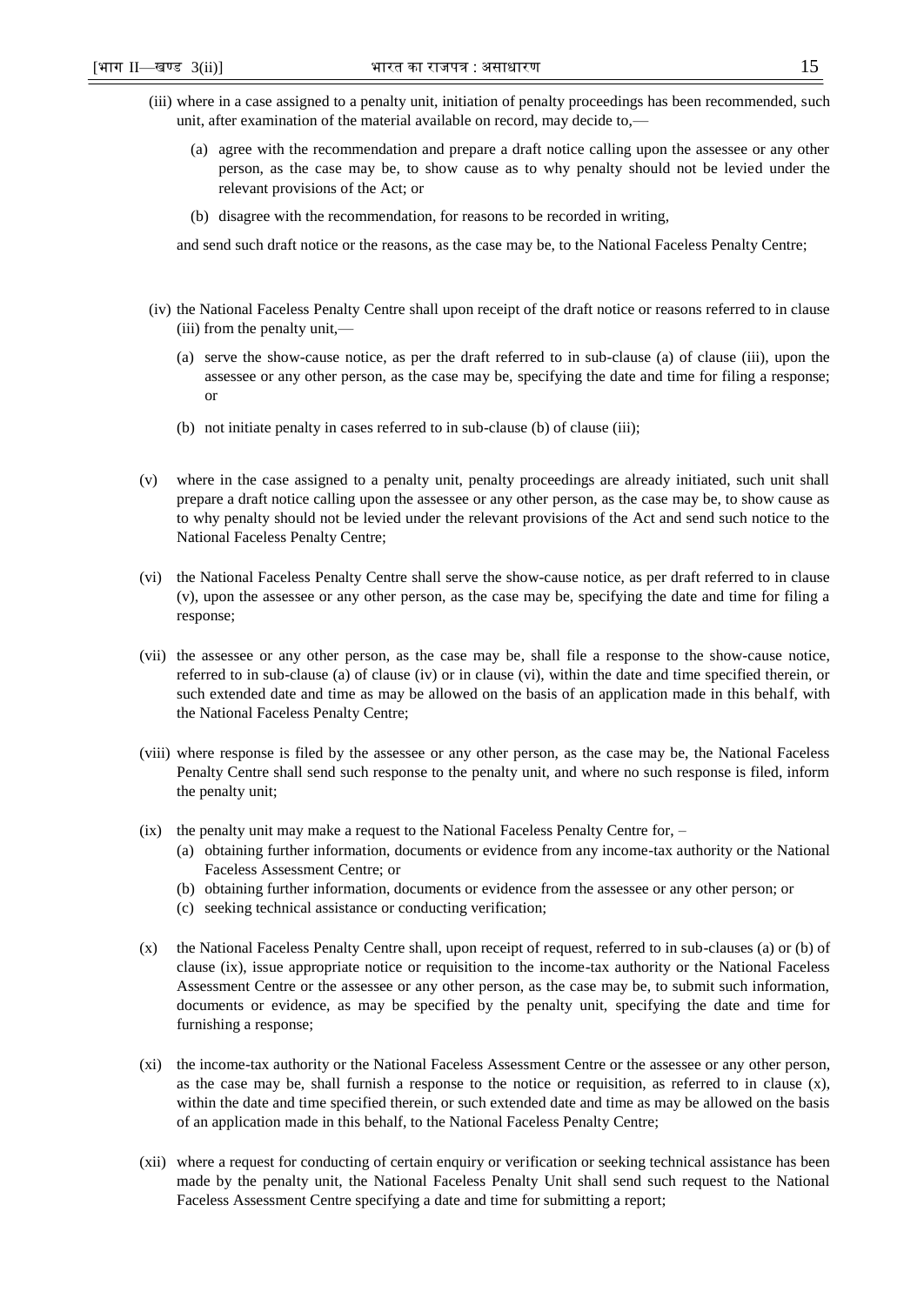- (xiii) where response to notice referred to in clause (x) is filed by the income-tax authority or the National Faceless Assessment Centre or the assessee or any other person, as the case may be, the National Faceless Penalty Centre shall send such response to the penalty unit, and where no such response is filed, inform the penalty unit;
- (xiv) where a report in response to request referred to in clause (xii) is received by the National Faceless Penalty Centre, it shall send such report to the penalty unit, and where no such report is received, inform the penalty unit;
- (xv) the penalty unit shall, after considering the material on record including response furnished, if any, as referred to in clauses (viii) and (xiii) or report, if any, as referred to in clause (xiv), propose for,––
	- (a) imposition of the penalty and prepare a draft order for such imposition of penalty; or
	- (b) non-imposition of the penalty,

for reasons to be recorded in writing and send the proposal along with such draft order or reasons, as the case may be, to the National Faceless Penalty Centre;

- (xvi) the National Faceless Penalty Centre shall examine the proposal, as referred to in clause (xv), in accordance with the risk management strategy specified by the Board, including by way of an automated examination tool, whereupon it may decide, -
	- (a) in a case where imposition of penalty has been proposed, to pass the penalty order as per draft order referred to in sub-clause (a) of clause (xv), and serve a copy thereof upon the assessee or any other person, as the case may be; or
	- (b) in a case where non-imposition of penalty has been proposed, not to impose penalty under intimation to the assessee or any other person, as the case may be; or
	- (c) assign the case to a penalty review unit in any one of the Regional Faceless Penalty Centres through an automated allocation system, for conducting review of such proposal;
- (xvii) the penalty review unit shall review the proposal of penalty unit, as referred to in clause (xv), whereupon it may concur with, or suggest modification to, such proposal, for reasons to be recorded in writing, and intimate the National Faceless Penalty Centre;
- (xviii) where the penalty review unit concurs with the proposal of penalty unit, the National Faceless Penalty Centre shall follow the procedure laid down in sub-clause (a) or sub-clause (b) of clause (xvi);
- (xix) where the penalty review unit suggests modification to the proposal in sub-clause (a) or sub-clause (b) of clause (xv), the National Faceless Penalty Centre shall assign the case to a specific penalty unit, other than the penalty unit referred to in clause (xv), in any one of the Regional Faceless Penalty Centres through an automated allocation system;
	- (xx) where the case is assigned to a penalty unit, as referred to in clause (xix), such penalty unit, after considering the material on record including suggestions for modification and reasons recorded by the penalty review unit,—
		- (a) in a case where the modifications suggested by the penalty review unit are prejudicial to the interest of assessee or any other person, as the case may be, as compared to the proposal of the penalty unit under clause (xv), shall follow the procedure laid down in clauses (v) to (xiv) and prepare a revised draft order for imposition of penalty; or
		- (b) in a case where the modification are not prejudicial to the interest of assessee or any other person, as the case may be, shall prepare a revised draft order for imposition of penalty; or
		- (c) may propose non-imposition of penalty, for reasons to be recorded in writing,

and send such order or reasons to the National Faceless Penalty Centre;

(xxi) upon receipt of revised draft order from the penalty unit, as referred to in clause (xx), the National Faceless Penalty Centre shall pass the penalty order as per such draft and serve a copy thereof upon the assessee or any other person or not impose penalty under intimation to the assessee or any other person, as the case may be;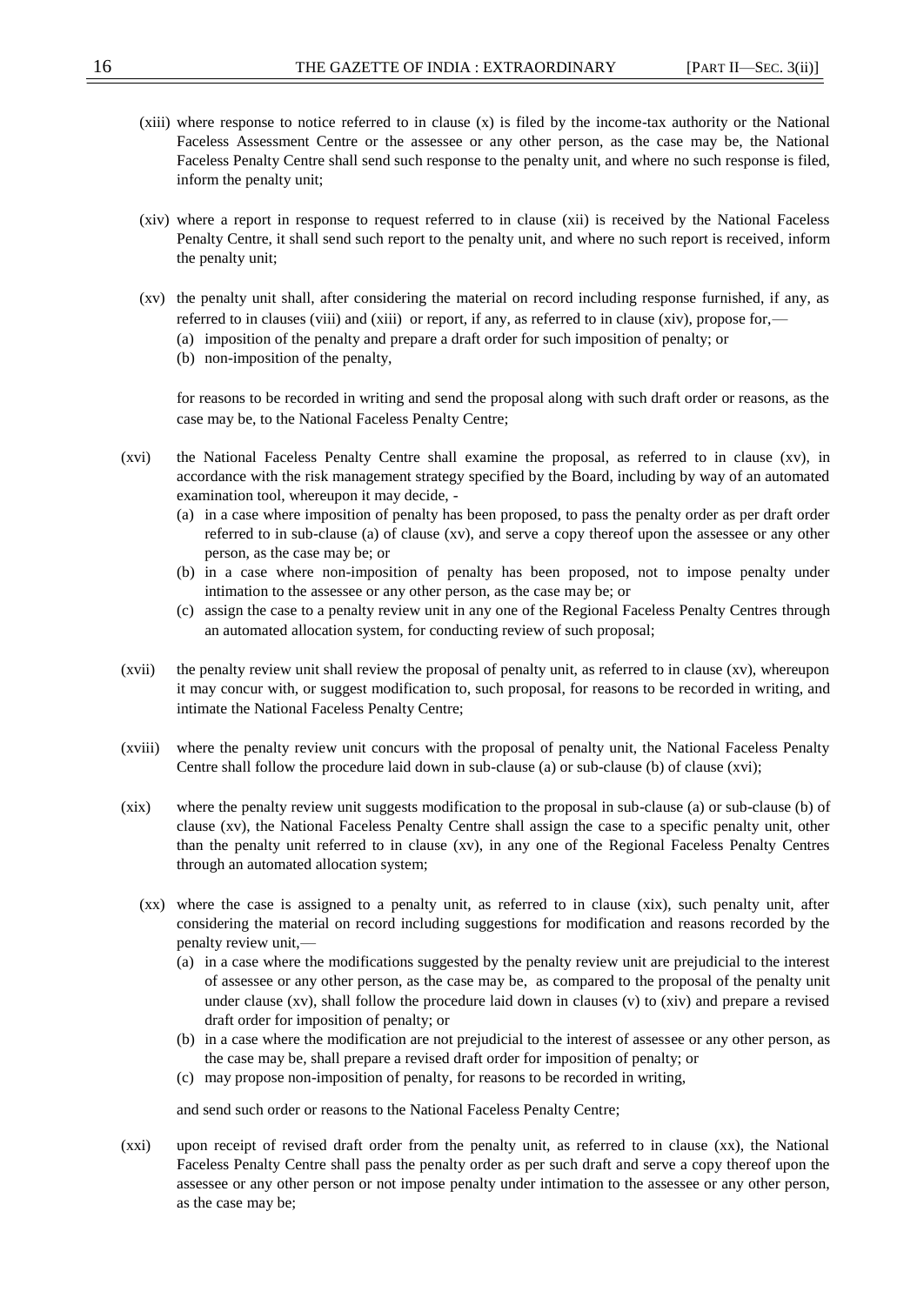(xxii) where in a case, as referred to in sub-clause (a) or (b) of clause (i), the National Faceless Penalty Centre has passed a penalty order, or not initiated or imposed penalty, as the case may be, it shall send a copy of such order or reasons for not initiating or imposing penalty to the income-tax authority, referred to in clause (i) or the National Faceless Assessment Centre, as the case may be, for such action as may be required under the Act.

(2) Notwithstanding anything contained in sub-paragraph (1), the Principal Chief Commissioner or the Principal Director General, in charge of the National Faceless Penalty Centre, may at any stage of the penalty proceedings, if considered necessary, transfer such proceedings to the income-tax authority or the National Faceless Assessment Centre having jurisdiction over the assessee or any other person, in whose case the penalty proceedings are initiated, with the prior approval of the Board.

**6. Rectification Proceedings. –** (1) With a view to rectifying any mistake apparent from the record the National Faceless Penalty Centre may, by an order to be passed in writing, amend any order passed by it under this Scheme.

(2) Subject to the other provisions of this Scheme, an application for rectification of mistake, as referred to in subparagraph (1), may be filed with the National Faceless Penalty Centre by the, —

(a) assessee or any other person, as the case may be; or

- (b) penalty unit, which prepared the order; or
- (c) penalty review unit, which reviewed the order; or
- (d) income-tax authority; or
- (e) National Faceless Assessment Centre.

(3) Where an application, as referred to in sub-paragraph (2), is received by the National Faceless Penalty Centre, it shall assign such application to a specific penalty unit in any one of the Regional Faceless Penalty Centres through an automated allocation system.

(4) The penalty unit shall examine the application and prepare a notice for granting an opportunity,—

(a) to the assessee or any other person, as the case may be, where the application has been filed by the authorities referred to in clauses (b) or (c) or (d) or (e) of sub-paragraph (2); or

(b) to the authorities referred to in clauses (b) or (c) or (d) or (e) of sub-paragraph (2), where the application has been filed by the assessee or any other person, as the case may be, and

send the notice to the National Faceless Penalty Centre.

(5) The National Faceless Penalty Centre shall serve the notice, as per draft referred to in sub-paragraph (4), upon the assessee or any other person, as the case may be, or authorities referred to in clauses (b) or (c) or (d) or (e) of subparagraph (2) to show cause as to why rectification of mistake should not be carried out under the relevant provisions of the Act, specifying the date and time for filing a response.

(6) The response to the show-cause notice referred to in paragraph (5) shall be furnished within the specified date and time or such extended time as may be allowed on the basis of application made in this behalf, to the National Faceless Penalty Centre.

(7) Where a response, as referred to in sub-paragraph (6), is filed, the National Faceless Penalty Centre shall send such response to the penalty unit, or where no such response is filed, inform the penalty unit.

(8) The penalty unit shall, after taking into consideration the response, if any, referred to in sub-paragraph (7), prepare a draft order,––

- (a) for rectification of the mistake; or
- (b) for rejection of application for rectification, citing reasons thereof,

and send the order to the National Faceless Penalty Centre.

(9) The National Faceless Penalty Centre shall upon receipt of draft order, as referred to in sub-paragraph (8), pass an order as per such draft and communicate such order to, –

- (a) the assessee or any other person, as the case may be; and
- (b) the National Faceless Assessment Centre or the income-tax authority having jurisdiction over the case, for such action as may be required under the Act.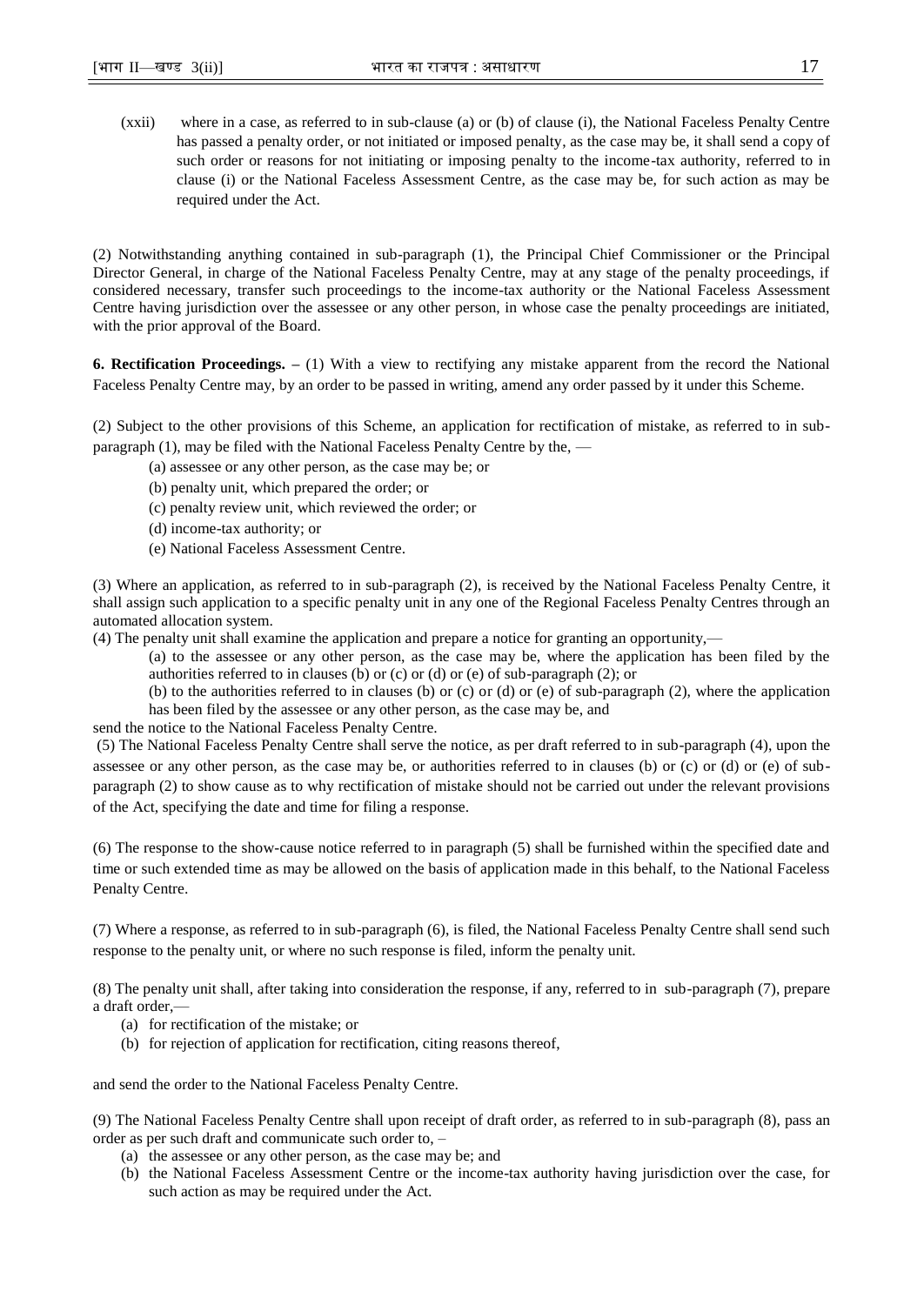**7. Appellate Proceedings. –** An appeal against a penalty order made by the National Faceless Penalty Centre under this Scheme shall lie before the Commissioner (Appeals) having jurisdiction over the jurisdictional income-tax authority or before the National Faceless Appeal Centre, as the case may be; and any reference to the Commissioner (Appeals) in any communication from the National Faceless Penalty Centre shall mean such jurisdictional Commissioner (Appeals) or the National Faceless Appeal Centre, as the case may be.

# **8. Exchange of communication exclusively by electronic mode.**—(1) For the purposes of this Scheme,—

(a) all communications between the National Faceless Penalty Centre and the assessee or any other person, as the case may be, or his authorised representative, shall be exchanged exclusively by electronic mode; and

(b) all internal communications between the National Faceless Penalty Centre, National Faceless Assessment Centre, Regional Faceless Penalty Centres, any income-tax authority, the penalty unit or the penalty review unit shall be exchanged exclusively by electronic mode.

**9. Authentication of electronic record.**—— For the purposes of this Scheme, an electronic record shall be authenticated by the,**––**

(i) National Faceless Penalty Centre by affixing its digital signature;

(ii) assessee or any other person, by affixing his digital signature if he is required under the Rules to furnish his return of income under digital signature, and in any other case by affixing his digital signature or under electronic verification code.

*Explanation.* – For the purpose of this paragraph, "electronic verification code" shall have the same meaning as referred to in rule 12 of the Rules.

**10. Delivery of electronic record.—**(1) Every notice or order or any other electronic communication under this Scheme shall be delivered to the addressee, being the assessee or any other person, by way of,––

- (a) placing an authenticated copy thereof in the assessee's or any other person's registered account, as the case may be; or
- (b) sending an authenticated copy thereof to the registered email address of the assessee or any other person, as the case may be, or his authorised representative; or
- (c) uploading an authenticated copy on the assessee's or any other person's Mobile App, as the case may be, and

followed by a real time alert.

(2) Every notice or order or any other electronic communication under this Scheme shall be delivered to the addressee, being any other person, by sending an authenticated copy thereof to the registered email address of such person, followed by a real time alert.

(3) The assessee or any other person, as the case may be, shall file his response to any notice or order or any other electronic communication, under this Scheme, through his registered account, and once an acknowledgement is sent by the National Faceless Penalty Centre containing the hash result generated upon successful submission of response, the response shall be deemed to be authenticated.

(4) The time and place of dispatch and receipt of electronic record shall be determined in accordance with the provisions of section 13 of the Information Technology Act, 2000 (21 of 2000).

**11. No personal appearance in the Centres or Units.––(**1) A person shall not be required to appear either personally or through authorised representative in connection with any proceedings under this Scheme before the income-tax authority at the National Faceless Penalty Centre or Regional Faceless Penalty Centre or penalty unit or penalty review unit set up under this Scheme.

(2) The assessee or any other person, as the case may be, or his authorised representative, may request for personal hearing so as to make his oral submissions or present his case before the penalty unit under this Scheme.

(3) The Chief Commissioner or the Director General, in charge of the Regional Faceless Penalty Centre, under which the concerned penalty unit is set up, may approve the request for personal hearing, as referred to in sub-paragraph (2), if he is of the opinion that the request is covered by the circumstances laid down under clause (ix) of paragraph 12.

(4) Where the request for personal hearing has been approved by the Chief Commissioner or the Director General, in charge of the Regional Faceless Penalty Centre, such hearing shall be conducted exclusively through video